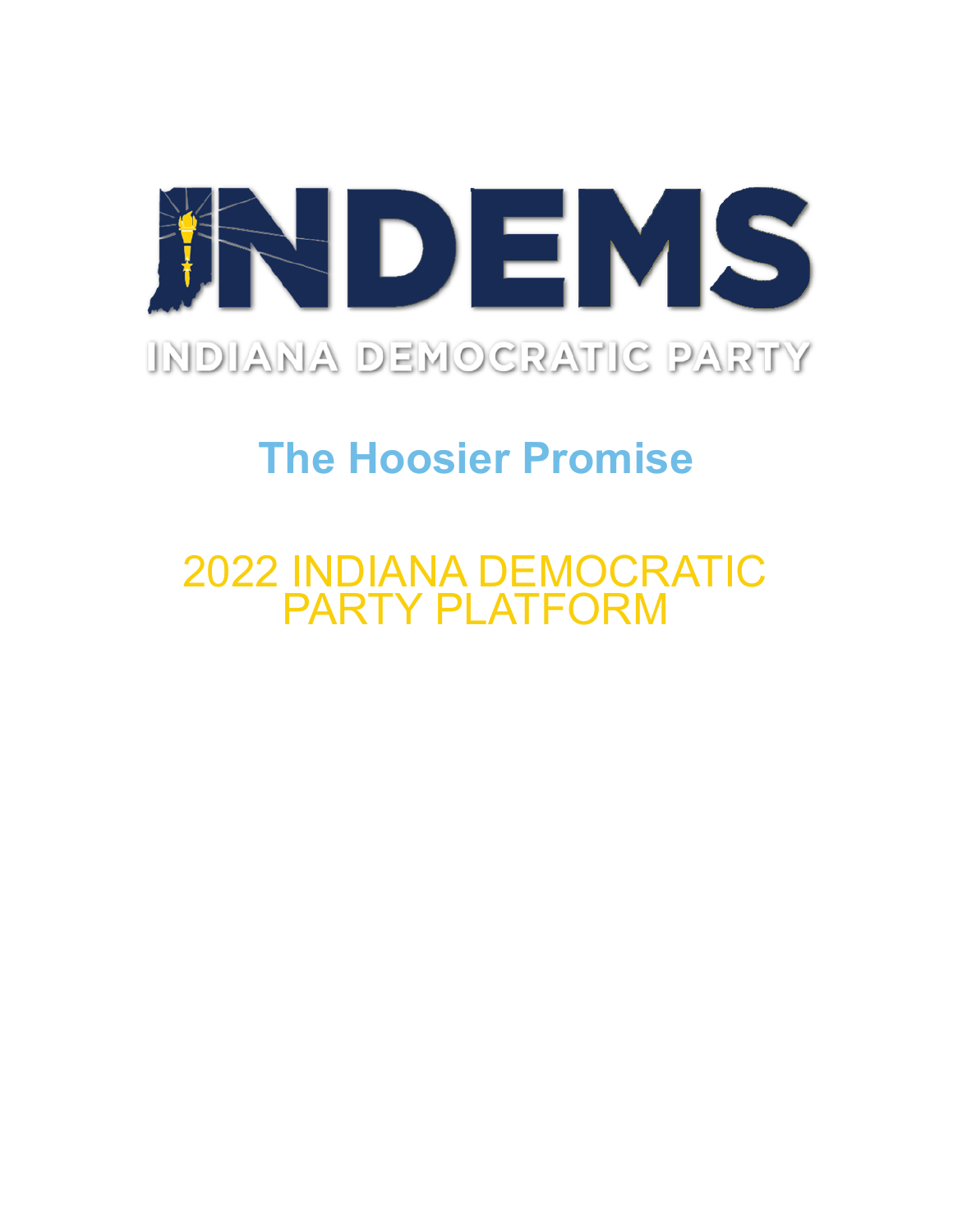#### **Indiana Democrats: Creating a Better Future for Hoosier Families**

The Indiana Democratic Party is committed to building a brighter tomorrow for Indiana and Hoosier families. Our state is at a crossroads, and rather than meddle in the controversy of the day, Indiana Democrats are getting to work and delivering opportunities for the families that call Indiana home – no matter the county or size of community.

Democrats are getting things done. Since the start of the Joe Biden-Kamala Harris Administration, Hoosiers like U.S. Congressmen André Carson and Frank Mrvan have time and again stood up for Hoosier families when it mattered most. Both members of Congress got to work and delivered transformative, once-in-a-generation investments that will forever change our lives and the communities we call home.

This started with the American Rescue Plan. Thanks to this COVID-19 relief package, all Hoosiers now have access to a vaccine, every single county in the state received necessary relief to make up for lost revenues, Indiana's cities and towns also saw critical relief to address long standing infrastructure or revenue needs, our first responders received funding to fight crime and keep our communities safe, Indiana's public schools saw funding streams return to levels not seen for more than a decade, educators *finally* received a pay raise, families received tax relief – lifting more than 80,000 of our kids out of poverty, the state's childcare system received \$540 million to fight its ongoing crisis, Governor Holcomb's READI program received \$500 million for state economic projects, and more than \$250 million was provided to expand broadband internet access across Indiana. There's no doubt the American Rescue Plan delivered for Indiana when it mattered most – and it was Indiana Democrats who answered the call to get it all done.

Democrats didn't stop there. Congressmen Carson and Mrvan also delivered on the opportunity to revitalize and forever transform Indiana's infrastructure system with The Infrastructure Investment and Jobs Act. With their simple "YES" vote, Indiana's roads and bridges will receive about \$7 billion for repairs – reclaiming our "Crossroads of America" reputation, about \$751 million will be used to replace Indiana's water infrastructure system – delivering safe and clean water to all Hoosiers, more than \$680 million will be used to update public transportation systems in our cities, an additional \$100 million to further expand broadband internet, about \$100 million to expand the state's electric vehicle (EV) charging network, and \$20 million to help the state fight the impact climate change has on our communities.

Moreover, Democrats in the Indiana General Assembly delivered substantial criminal justice reform during the 2021 legislative session. Thanks to the leadership of the Indiana Black Legislative Caucus (IBLC), the systemic policies that have set Black and Brown Hoosiers back from a brighter future have begun to crumble, opening the doors to better opportunities for families in our marginalized communities. This means these reform policies will provide de-escalation training for officers, define chokehold tactics, hold officers accountable for misusing body cameras, and increase transparency of law enforcement disciplinary actions.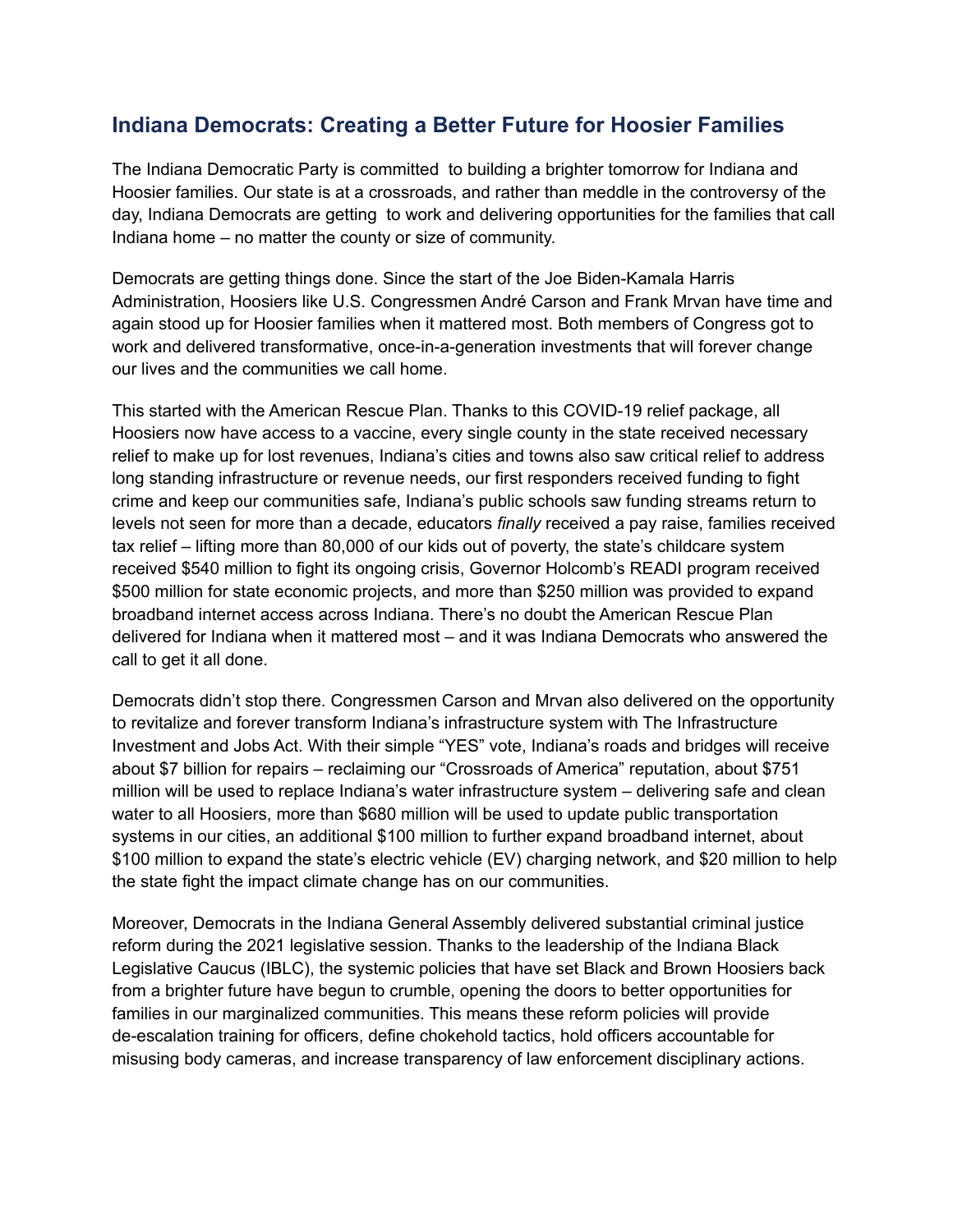President Joe Biden and Indiana Democrats got all of this done in 2021. We delivered a better future for Indiana and Hoosier families in all 92 counties. The Indiana Democratic Party is the political organization that is getting stuff done, and we must not back down from the work we've accomplished. In fact, Democrats must be proud and travel to every community possible to celebrate this opportunity.

It's up to Indiana Democrats to share how we – not the Republicans – are getting to work and delivering for people. That's why last year, the state party held events in 55 counties celebrating the American Rescue Plan and The Jobs Act.

Here's the promise - "The Hoosier Promise" - Indiana Democrats can make for you: We will continue to visit communities in all 92 counties to share more news, because Indiana is at its strongest when all small towns and large cities thrive – and we're ready to show up regardless of political opportunity. There's more to accomplish to make Indiana the place for all Hoosier families to thrive, but it'll be the Democrats who will deliver on this brighter future. Take a look at the 2022 Indiana Democratic Party Platform here and join us in building this better tomorrow for the state we call home.

#### **Creating Economic Success for All Workers, Hoosier Families**

The facts don't lie. Indiana's economy is leaving Hoosiers behind. The cost of living keeps rising, but Hoosiers' incomes haven't kept up.

Hoosier Democrats are committed to ensuring families do not just make ends meet but thrive. To accomplish this, it's past time to dismantle the "work more for less" economy created by the Indiana Republican Party. Too many Hoosiers work more than one job just to put food on the table, and now is the moment to deliver livable wages for our workers and their families.

Here's the economic reality for Indiana. Thanks to the Indiana Republican Party, "[good](https://www.indystar.com/story/money/2020/11/20/indiana-jobs-state-lost-more-good-jobs-than-gained-study-says/3776278001/) jobs" have left the state and have been filled by low-wage jobs. About 892,000 [Hoosiers](https://www.indems.org/fact-sheet-debunking-gop-myths-about-the-minimum-wage/) earn a wage that's less than \$15.00 an hour. And because of the Republicans' "right to work" policies, the state's workforce has now earned an "F" rating by [economic](https://www.cnbc.com/2021/07/13/top-states-for-business-indiana.html) experts.

The Republicans' short-changing economy must end. Democrats must be bold in identifying new and creative solutions to putting every Hoosier back to work in a good-paying career and work to ensure the workforce has the skills to succeed.

To restore this vision for the Indiana economy, Hoosier Democrats will fight to:

- Work to raise incomes in our state, including incrementally increasing the minimum wage to \$15/hour to ensure no person working 40 hours a week lives in poverty while minimizing the impact to small businesses. Earning a sustainable, livable wage allows working families to provide for their families, save for retirement, and get ahead.
- Continue the fight for equal pay for equal work, period.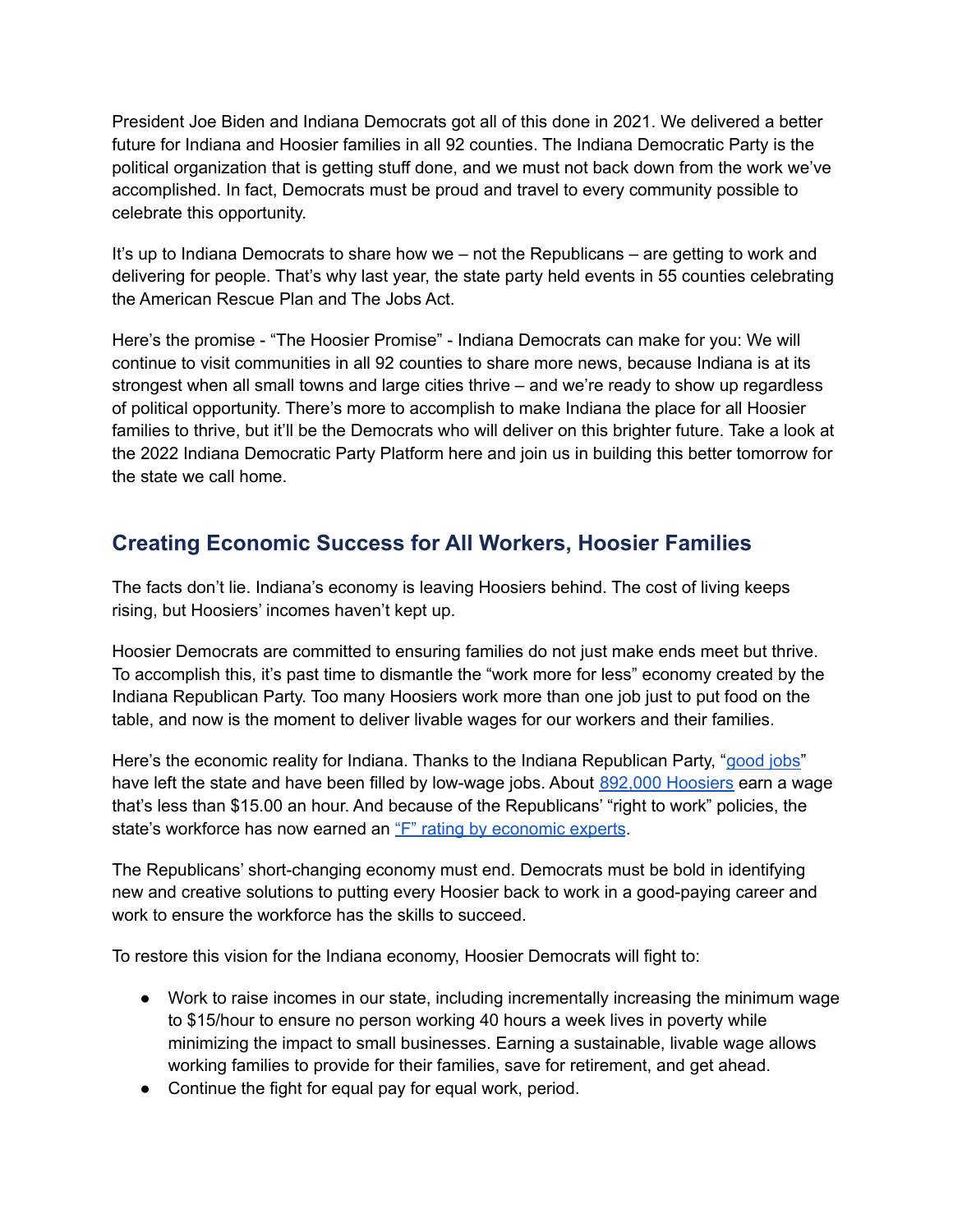- Institute a pay equity commission and highlight Indiana businesses that promote pay equity.
- Make two years of community college or technical training tuition-free for high-demand, high-wage positions aligned with local employers' needs for any individual.
- Look beyond renaming existing workforce development programs and target existing workforce training dollars to career-ready programs that teach the skills employers need now.
- Focus high-wage, high-growth economic development efforts to communities with high unemployment or that are underrepresented in traditional economic development efforts.
- Support education on women's rights and work with our women's organizations that support these efforts.
- Incentivize our state's best and brightest to call Indiana home by creating tax incentives for those graduating with degrees in STEAM (Science, Technology, Engineering, Art and Math).
- Increase the Earned Income Tax Credit and other savings vehicles for low-income Hoosiers.
- Invest in manufacturing to help small businesses purchase equipment and hire new workers through initiatives such as Manufacturing Reinvestment Accounts.
- Promote economic innovation through sustained investment in research and development.
- Ensure Deferred Action for Childhood Arrivals (DACA) can continue to work and access educational opportunities in Indiana, while recognizing the \$500 million in economic activity DACA recipients generate for the Hoosier economy.
- Support small businesses and startups in our state especially those engaged in technological innovations that help diversify the Hoosier economy.
- Incentivize employers to hire unemployed and underemployed Hoosiers.
- Encourage an extensive evaluation of tax incentives, as well as the establishment of rigorous job creation and accountability standards for economic development tools offered by the state.
- Claw back any incentives or taxpayer dollars used by companies to offshore Hoosier jobs, and continue to hold accountable those members of the General Assembly who vote against these claw backs.

## **A Fair Deal for Hoosier Workers**

The Indiana Democratic Party stands shoulder-to-shoulder with the efforts of our partners in organized labor to remain the foundation of the American marketplace. Now more than ever, workplace safety is critical as the country and our state grapple with COVID-19. We'll fight to repeal efforts to purposefully undermine Hoosier workers' right to organize and demand fair wages and safe working conditions.

Democrats will: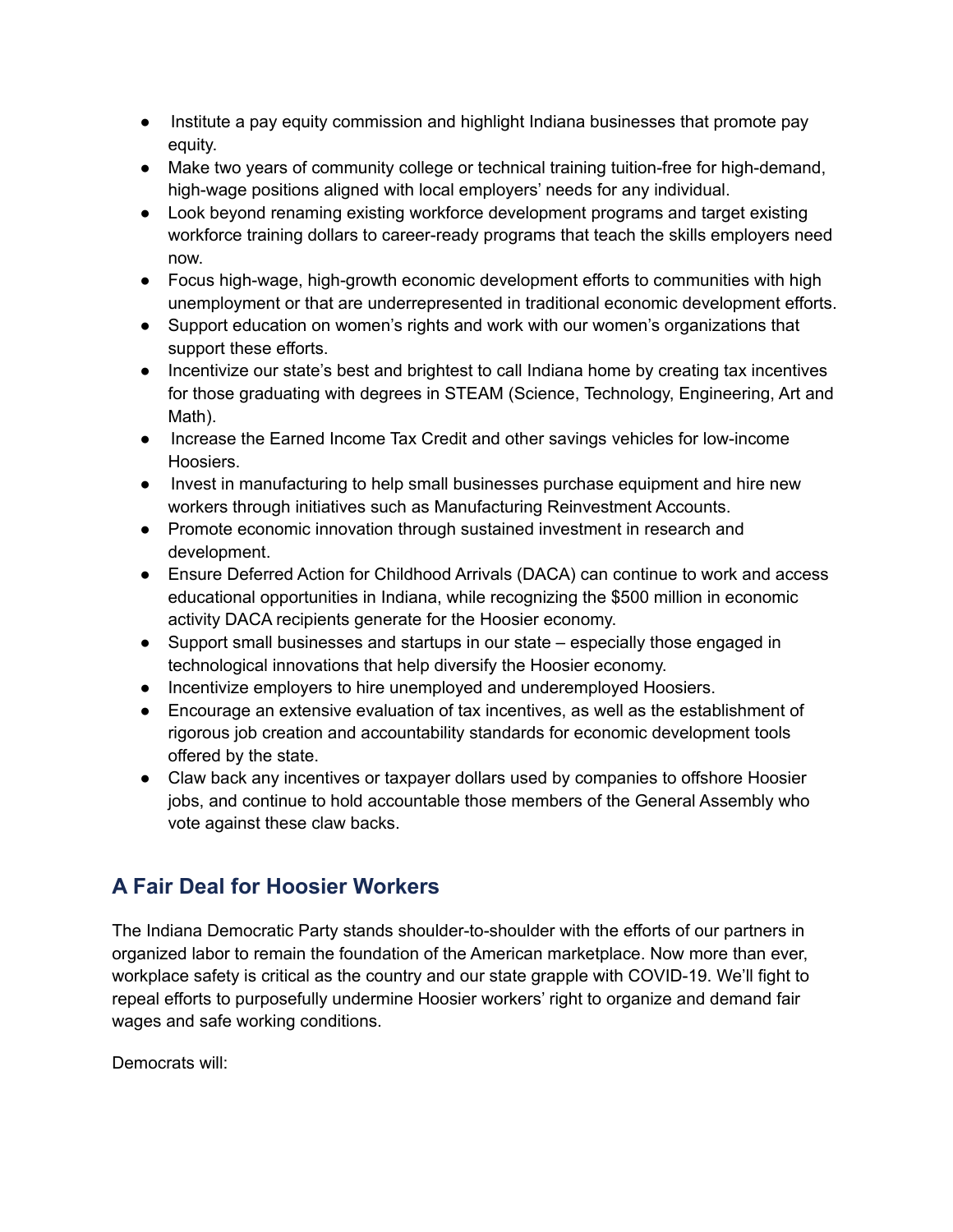- Repeal "Right to Work", restore the Common Construction Wage, and increase working Hoosiers' incomes and boost local economies.
- Support efforts that close tax loopholes that encourage some corporations to ship American jobs overseas. It is unacceptable that our tax code awards incentives or taxpayer-funded contracts to companies that send Hoosier jobs to other countries.
- Crack down on unfair practices that lead to a loss of Hoosier jobs, including currency manipulation and other tactics that put Indiana manufacturers on an unfair playing field.
- Fully staff the Indiana Occupational Safety and Health Administration to enforce workplace safety guidelines that protect Hoosier workers.
- Enforce strong oversight of apprenticeship programs and work-based learning.
- Oppose unfair trade deals that ship American jobs overseas. We need fair trade, not agreements that have the potential to put American companies at a disadvantage and Hoosiers out of work.
- Support the passage and enforcement of state and federal laws ensuring workers the right to bargain collectively, including those who work in the public sector and simplify the process for workers to organize in a union.
- Encourage strong and swift penalties for violating labor laws and support banning permanent replacements of workers who strike responsibly.
- Ensure that any new trade agreements include strong standards on labor, the environment, and currency manipulation.
- Oppose any efforts that cancel labor agreements or any measure that endangers workers on the job.
- Work to restore workers' rights to overtime, combat wage theft, fight the repeal of dues deduction laws, work to restore and enhance prevailing wage protections, and stop companies from mislabeling employees as "independent contractors" to avoid paying benefits and taxes.
- Empower the Indiana Civil Rights Commission to proactively fight pay discrimination at every level and once and for all ensure equal pay for equal work.
- Protect whistle-blowers reporting unsafe or unfair working conditions.
- Reform workers' compensation to provide injured workers the resources they need to rejoin the workforce and increase compensation.
- Ensure out-of-work Hoosiers have access to adequate unemployment insurance to help them return to the workplace.
- Enforce "Buy American" provisions and ensure no waivers to Buy American procurement procedures.
- Fight for fair scheduling. Providing advance notice of schedules, allowing employees to request days and times without penalty, and providing premium pay for last minute changes or sending workers home early are a few of the strategies that would allow workers to better align their work schedule with childcare.

## **A World-Class Public Education System**

Indiana's Constitution guarantees a quality public education for every Hoosier child.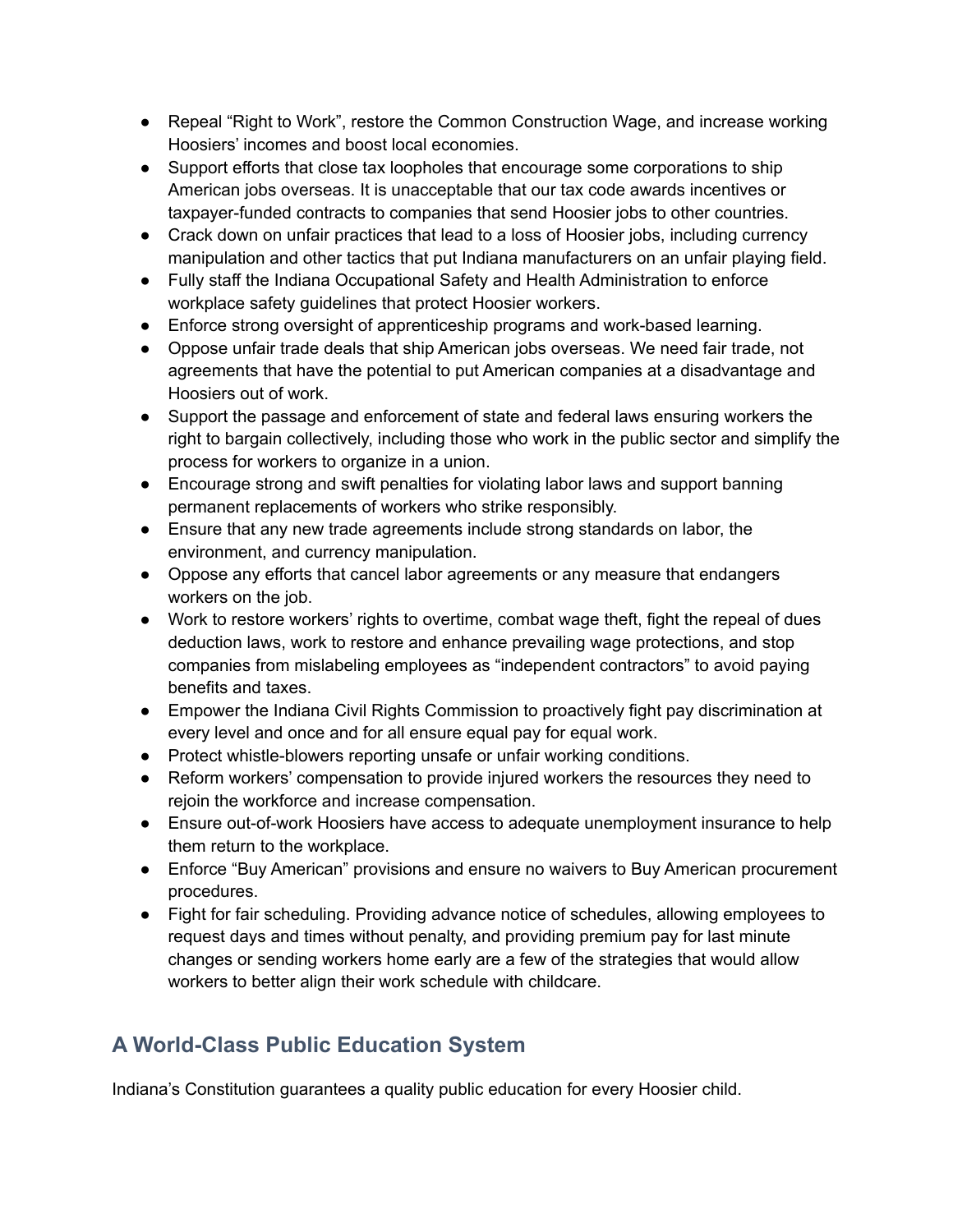Public schools are the heartbeats of urban, suburban, and rural communities alike, and Republicans have failed to live up to this promise, and instead, they have put the health of Indiana's communities in jeopardy. Recent state budgets show Republicans want to dismantle public education. Whether it's consistently under-funding rural and urban public schools, denying educators a pay raise, and super-funding an unregulated school choice system – Republicans have created a state education system that earned a " $D+$ " grade by [experts](https://www.cnbc.com/2021/07/13/top-states-for-business-indiana.html). This is an unacceptable grade, and Republicans are failing our children as well as Indiana's future.

It's time to focus on what's best for student learning again. It's past time the state addresses and solves the ongoing teacher shortage crisis. Moreover, the incessant misinformation and culture wars fueled by the Indiana Republican Party – including the crusade on nonexistent Critical Race Theory (CRT) curriculum – must end. For too long, political debates have outweighed what is best for students. It starts with respecting teachers, educational best practices, and returning the emphasis to the classroom.

Democrats will work to:

- Continue funding increases for public schools (provided by the American Rescue Plan) to ensure access to a balanced curriculum for all students and ensure access to highly effective teachers regardless of their Zip code.
- Invest in educators by continuing the pay raise to educators provided by the American Rescue Plan in the 2021 budget.
- End the practice of Hoosier taxpayer dollars funding private or for-profit schools.
- Eliminate the cost of textbooks and computers for families.
- Eliminate misinformation and political crusades about the state's curriculum in classrooms and school systems.
- Make sure the American Rescue Plan is closing the digital divide to ensure all students have equal access to technology and resources at school and at home through expanding broadband internet access, especially in rural and underserved areas.
- Individualize high school graduation plans and expand access to college and career-ready pathways. Ensure all students have a clear pathway to graduation that supports their ability to enter college or begin their career.
- Ensure classrooms across the state are equipped with the resources both material and staff – to provide a top-quality learning environment. That includes funding for school counselors, psychologists, preschool educators, and social workers.
- Indiana should pursue providing the highest median teacher salaries of neighboring states by no later than 2025.
- Promote a positive learning climate for all students. End bullying so all students feel included regardless of their race, color, religion, creed, national origin, economic status, disability, sex, sexual orientation, or gender identity.
- Demand access for universal preschool across the state, including the expansion of preschool programs in all public school corporations.
- Make streamlined, individualized assessments that provide quick feedback to students, families, and educators that show performance and growth over the course of a school year optional.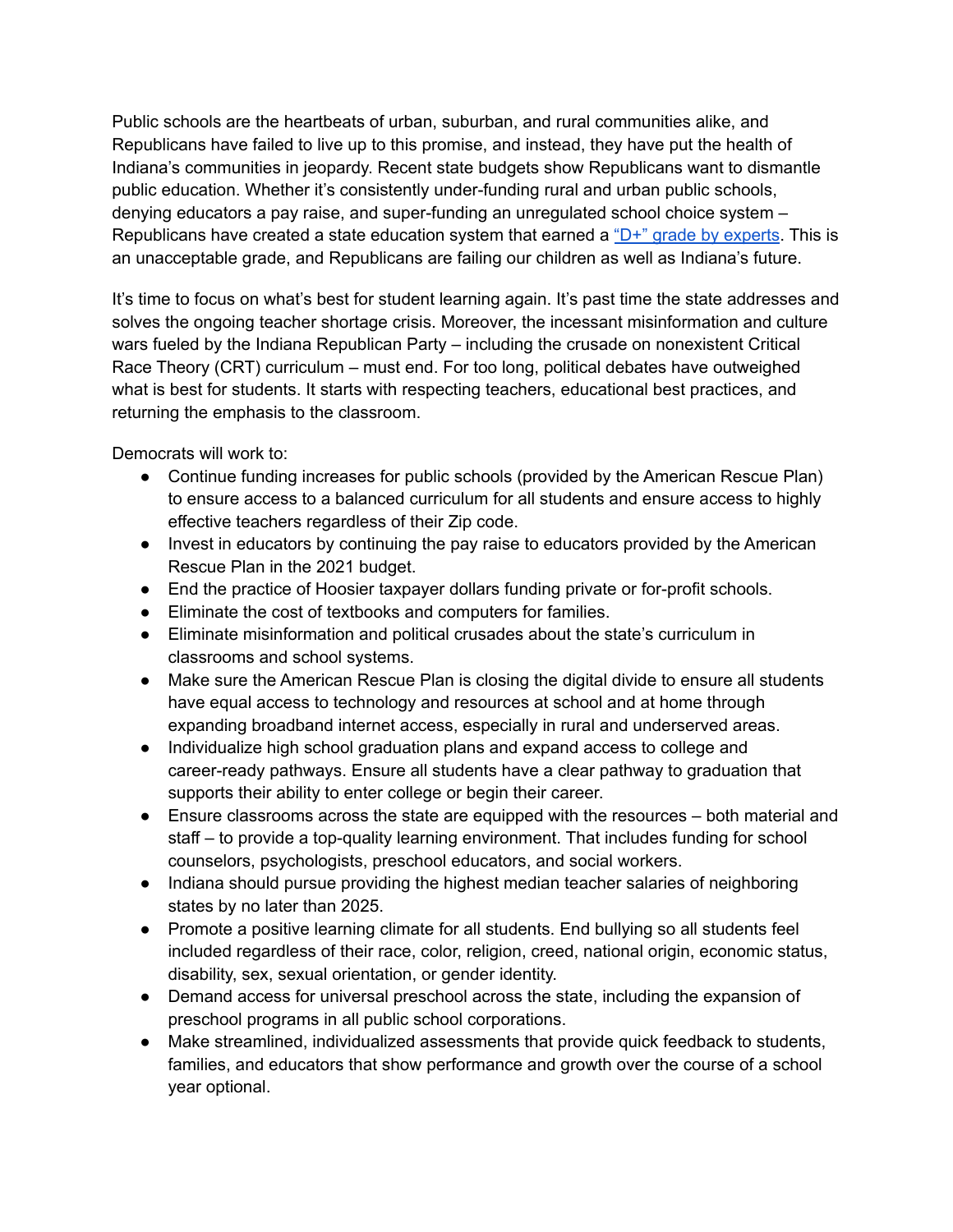- Balance teacher evaluations with more meaningfully derived criteria like locally-determined outcome goals.
- Restore collective bargaining on days and hours educators work while cutting down on schools' abilities to use false claims of deficit financing to restrict bargaining.
- Foster an environment of trust that embraces great teachers and encourages the best and brightest to enter the teaching profession.
- Engage families to increase the literacy rates of Hoosier children by embracing tried-and-true best practices.
- Ensure our schools continue to be safe for all Hoosier children by providing the resources and flexibility for local administrators to develop security solutions that work in their communities while providing adequate state funding.
- Ensure affordable and no-cost meals are available to public schools as needed and end the practice of meal debt-shaming.
- Promote the affordability of colleges, universities, and trade schools for all Hoosiers by ensuring that tuition, textbooks, and other material costs remain as low as possible.
- Expand the 21st Century Scholars program.
- Offer in-state tuition rates to DREAMers who received DACA (Deferred Action for Childhood Arrivals) status.
- Promote prevention and education programs that teach age-appropriate sex education. These programs should focus on medically accurate information for Hoosiers to protect themselves and others.

## **Invest in Hoosiers, Reduce the Cost of Living, and Develop a 21 st Century Workforce**

Our state's most valuable resource has always been Hoosiers. Time and again, Hoosiers have proved, with the right tools, our work ethic, ingenuity, and creativity are second to none*.* To compete in the global economy, the state government must create an economy that's reflective of the 21<sup>st</sup> Century by investing in Hoosiers and building strong, welcoming communities.

How Democrats achieve this:

- Ensure that every Hoosier worker has access to a minimum of two weeks of paid sick days.
- Promote the American Rescue Plan's Child Tax Credit for families that offsets the cost of childcare and reduces Hoosiers' cost of living with the goal of making Indiana the most affordable state for childcare.
- Incentivize stakeholders to create options in childcare deserts and for second and third shift workers.
- Create a comprehensive paid family leave program that allows new parents both mothers and fathers – to spend time with their newborn or newly adopted child and for family members to care for an aging or sick loved one without the fear of losing a paycheck or failing to cover bills.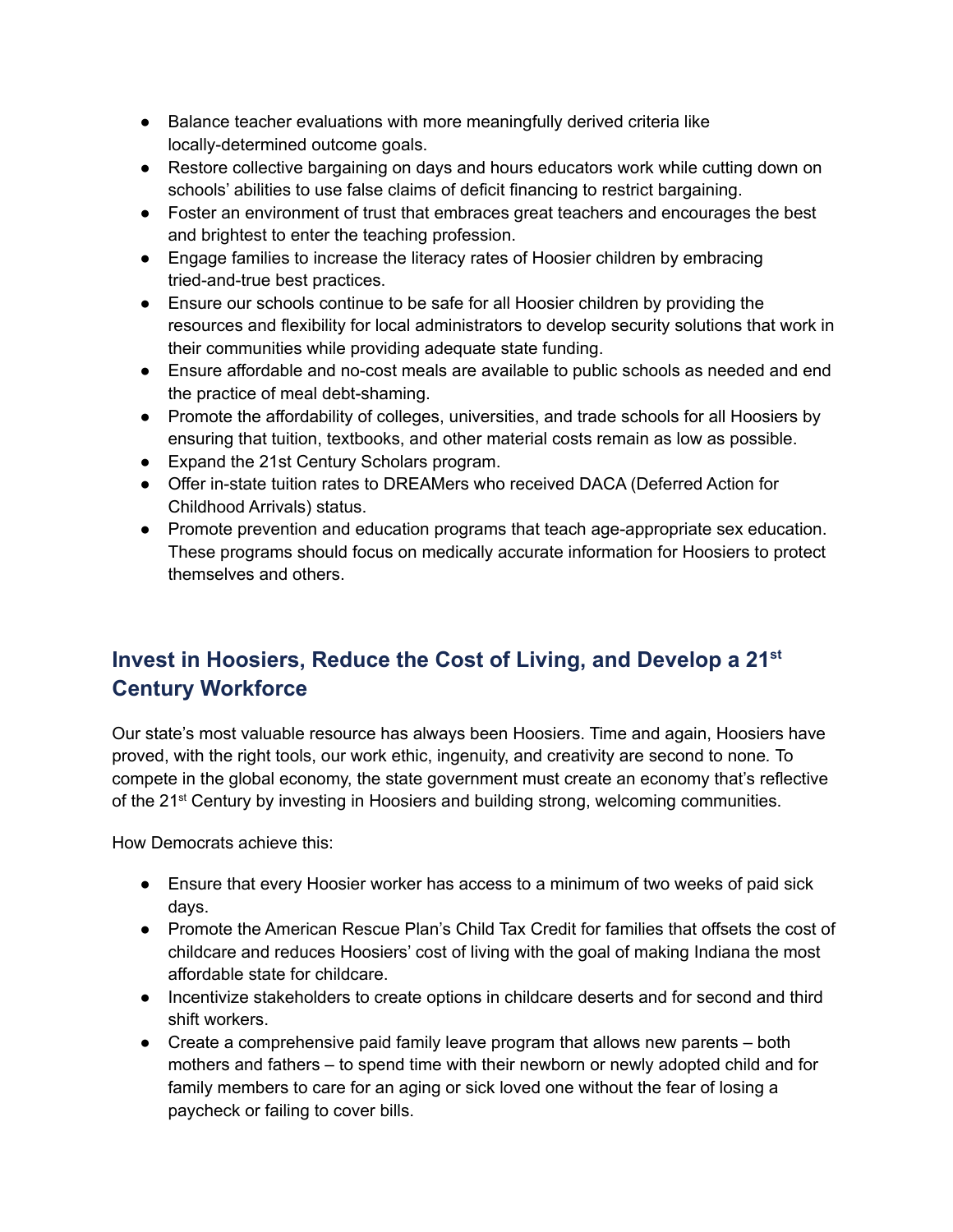- Allow Hoosiers with student loan debt to refinance at the lowest rate possible and simplify and expand income-based repayment options.
- Develop an Indiana public service loan forgiveness program that offers a percentage of debt relief for up to five years of public service – including teaching.
- Ensure that any individuals making \$25,000 or less will not accrue interest on student loans and not be required to make payments.
- Incentivize Indiana higher education institutions to develop wraparound support services that increase on-time graduation of students.
- Dedicate resources to close the racial and ethnic gaps in postsecondary education completion and adult degree/certificate attainment by 2030.
- Pursue federal grants for higher education/training programs in high-demand, high-wage jobs.
- Find ways to encourage start-up investment and remove barriers to capital for Hoosier entrepreneurs.
- Fight to provide stable, affordable housing for Hoosiers in communities across the state. Stable housing is vital to success in employment and education.
- Reduce evictions by strengthening renter protections and develop incentives to increase affordable housing stock in rural, urban and suburban areas.

## **Safe and Strong Communities**

Building safe and strong communities means examining past practices and ensuring every stakeholder has a seat at the table. For too long, Indiana has failed to look inward and confront policies that marginalize Hoosiers who identify as a person of color. It's time to move Indiana forward by creating a better future for everyone, not just the status quo.

Democrats firmly oppose the practice of racial profiling in all potential applications, especially as a law enforcement tool. We must celebrate the recent reforms passed by the Indiana Black Legislative Caucus in 2021 while also confronting and correcting systemic racism in housing, workplace, health care, environment, and safety policies.

We further call on all of our Democratic candidates who run for public office in the State of Indiana to include in their platform policies aimed at improving our communities in an equitable and just manner for Hoosiers of color and those in our community who have faced persistent and systematic discrimination. We are the political party that has for decades called for and worked to ensure the civil rights and liberties of communities of color. Democratic candidates are expected to listen to the needs of all diverse communities and build new paths that guarantee all Hoosiers prosperous, equal, and free lives. This commitment should be reflected in Democratic candidates' campaign organizations.

Democrats will: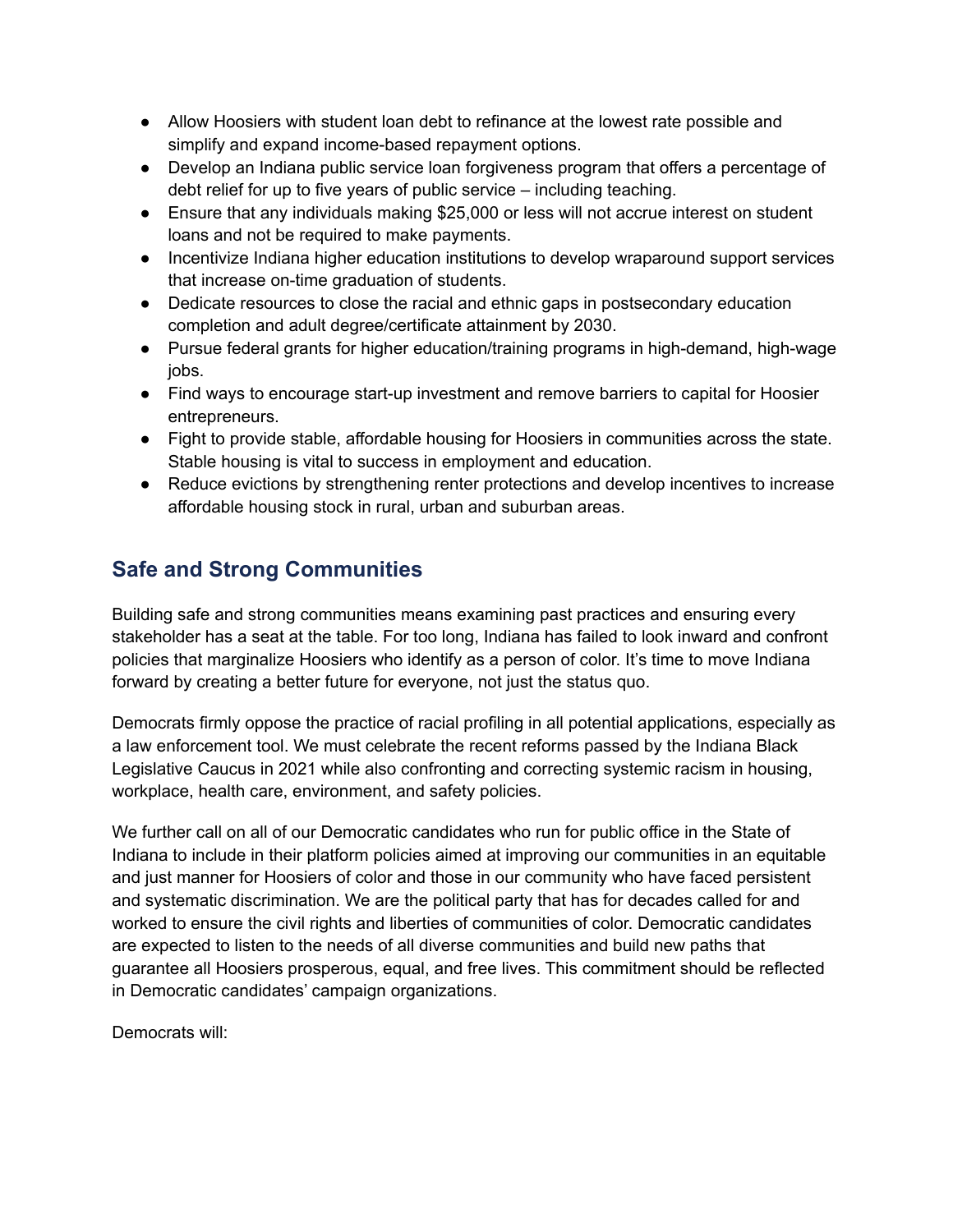- Lead a statewide reform of police departments' use of force policies to help ensure that officers deploy force proportionately, appropriately, and ensure community involvement in development and reviews of these policies.
- Immediately ban the use of law enforcement chokehold restraints.
- Push for the resources needed to implement the statewide use of police body cameras.
- Increased accountability and transparency of law enforcement complaints and use of excessive force.
- Establish a Statewide Criminal Justice Commission, including a diverse appointing of civilian representatives from the cities with significant African American populations, to examine every aspect of our state's criminal justice system and recommend comprehensive criminal justice reform, including the eradication of certain policing policies.
- Make it clear that Indiana does not condone acts of hate by strengthening Indiana's statewide hate crimes law.
- Attack Indiana's opioid epidemic by mustering state and local agencies to track, investigate, and prosecute pill mills and dealers. We will also focus on preventing and treating addiction.
- Expand on recent criminal code reforms to explore ways in which penalties can be more fairly assessed and ensure the criminal justice system is centered on rehabilitation and redemption.
- Study policies requiring that bail be set using evidence-based risk assessments to ensure low-income, low-risk offenders don't remain in jail simply because they can't afford bail, fines, or fees.
- Close the gun show and terrorist watch-list loophole and ensure every transaction involving the sale of a firearm includes a comprehensive background check.
- Strengthen child access prevention laws to ensure the safe storage of firearms.
- Take steps to reduce recidivism including expanding work release and education programs to help ex-offenders find jobs and reintegrate into society.
- Streamline the criminal record expungement process and make expungement assistance available at Department of Workforce Development Work One locations.
- Work with law enforcement agencies, health care groups, and other stakeholders to legalize medical and recreational marijuana use, decriminalize the possession of small amounts of marijuana, and automatically expunge the records of Hoosiers convicted of simple marijuana possession.
- Protect survivors of domestic violence, sexual assault, harassment, and stalking through legislation.
- Demand that Congress assumes its full oversight authority over ICE and take action by either reforming the agency through legislation or shifting responsibilities to other areas or agencies of government that may not be beholden to presidential administrations. A streamlined process must be put in place so the U.S. Immigration and Customs Enforcement (ICE) is directed to provide a fair hearing in court, due process, and equal protection under the law. Common sense immigration policies can and should be developed, and previous abuses under ICE should never happen again.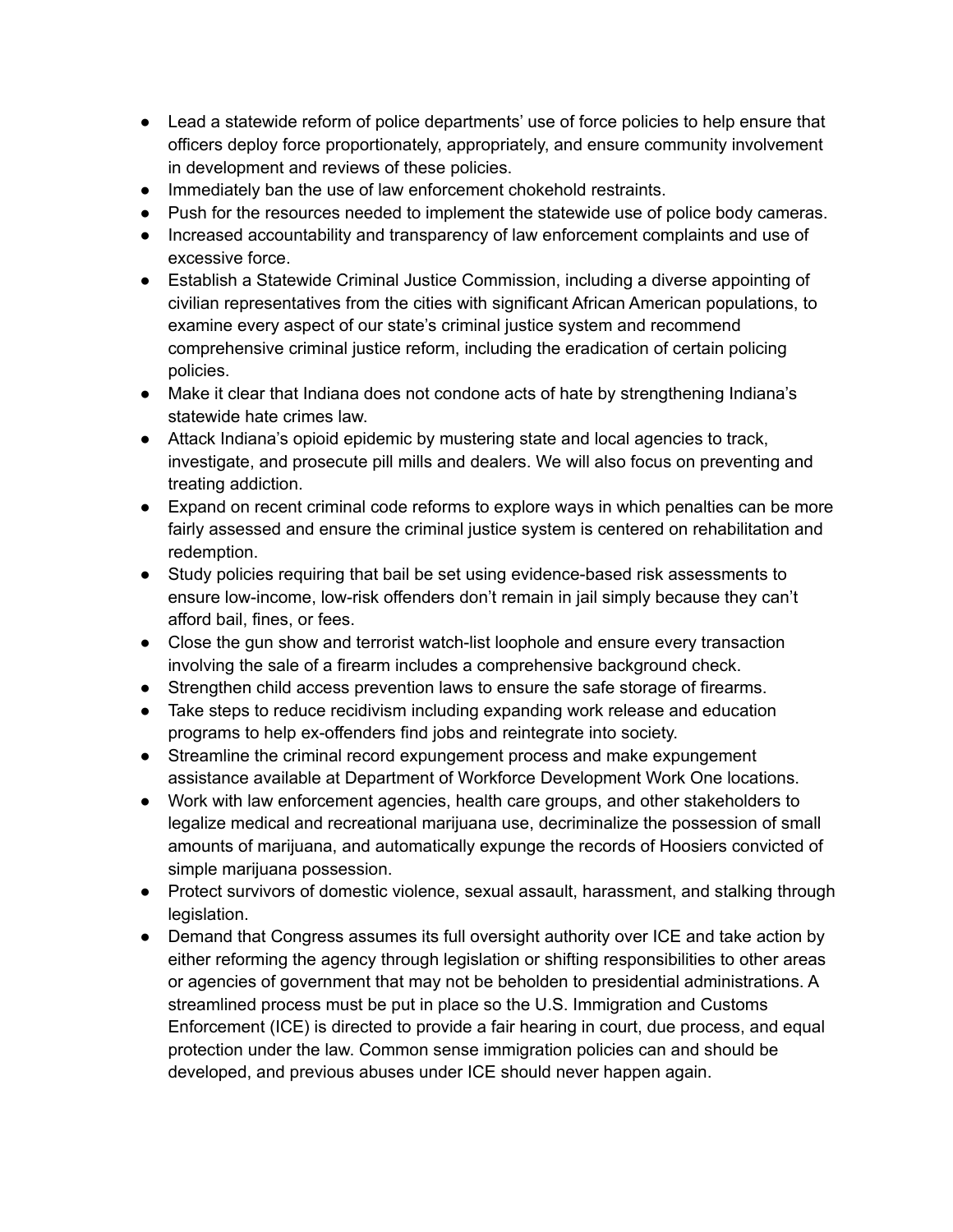#### **Healthier Communities and Lowering the Cost of Health Care**

The United States is the richest country on earth, yet we rank near last among industrialized countries in health care coverage.

Thanks to the Affordable Care Act (ACA), pre-existing conditions no longer mean a lifetime of medical debt, a loss of coverage, or worse. Further, the ACA installed a consistent streamline of funding to create the Healthy Indiana Plan 2.0 (HIP). Democrats must celebrate the Affordable Care Act and the long-term health care opportunities it provides to Hoosier families.

Democrats must also curb the rising cost of premiums and prescription drugs, preserve Medicare, and fight any efforts to decrease access to affordable health care. The Affordable Care Act isn't perfect and it's up to Democrats to make universal health coverage a reality for every American.

Further, Democrats must stem the rising tide of opioid addiction in our communities. Indiana's opioid overdose death rate has quadrupled since 1999. The Centers for Disease Control and Prevention (CDC) estimates there are 109 opioid prescriptions for every 100 Hoosiers. And Indiana lags neighboring states in access to treatment. We must take proactive steps to end this scourge.

Democrats must:

- Lower health care costs by making premiums more affordable, reducing out-of-pocket expenses and capping prescription drug costs while maintaining protections for those with pre-existing conditions and prohibitions on lifetime coverage caps.
- Fight attempts to cap, block-grant, or eliminate critical funding for the Healthy Indiana Plan or HIP 2.0.
- Guarantee insurance companies cover basic health services, like mental health coverage, substance abuse coverage, maternity care, and prescription drugs.
- Adequately fund outreach programs to ensure Hoosiers know which health care options are available to them.
- Block any Republican effort to privatize, "voucherize," or phase out Medicare.
- Expand access to mental health and addiction treatment by preserving and expanding care options through HIP 2.0 and the Affordable Care Act. This includes supporting efforts to address the shortage of workers in the addiction treatment field.
- Develop a HIP 2.0 buy-in option for Hoosiers earning more than the allowable limits so they can retain health care coverage. This program allows working people to earn more income without the risk of losing vital health care coverage or provides an alternative for those with expensive employer-provided coverage. Any Hoosier with employer coverage whose premiums exceeds 9.86 percent of their income could instead purchase individual market coverage with financial assistance.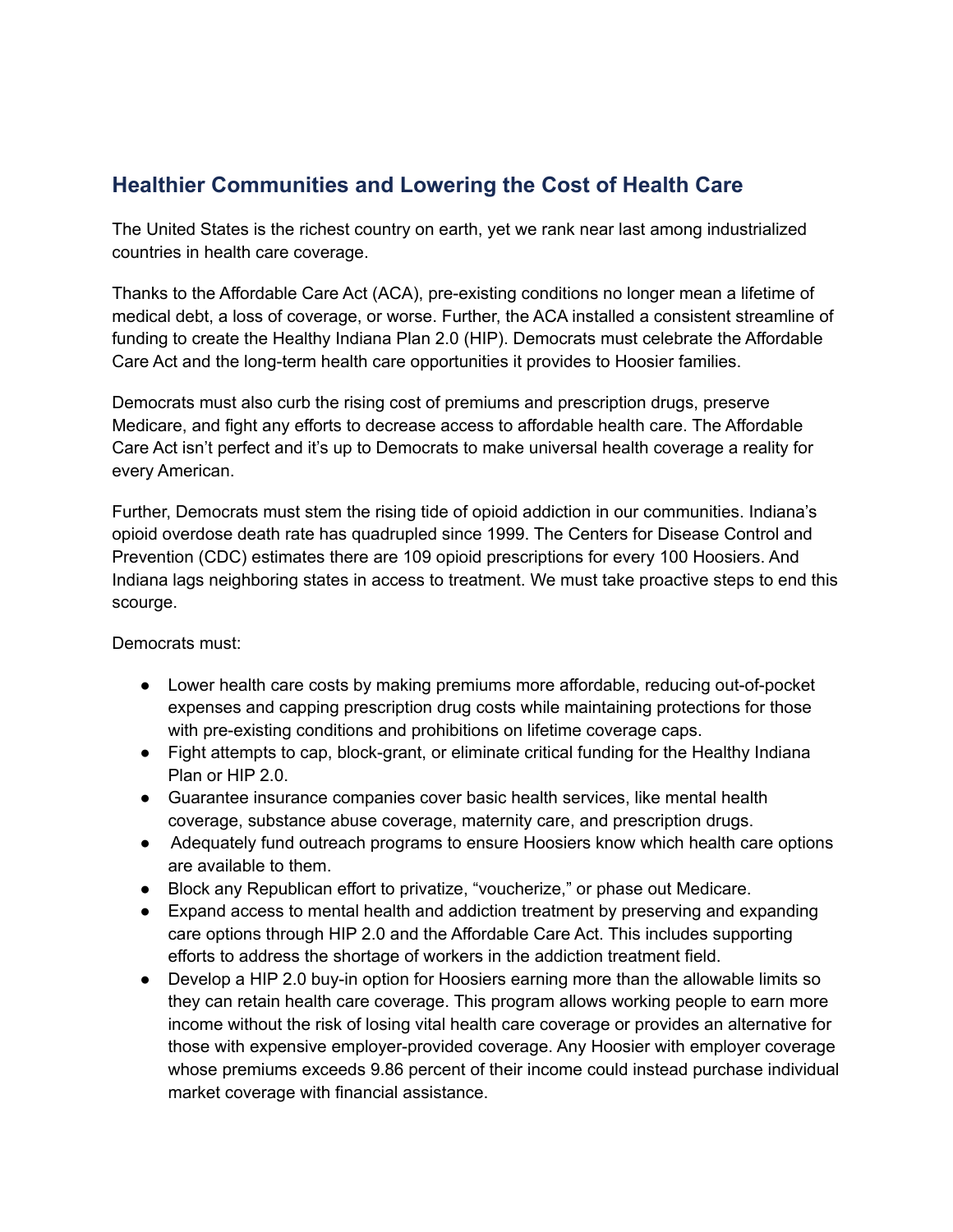- Work with stakeholders and relevant state agencies to create opioid therapeutics like cannabis - and treatment benchmarks to determine progress and success for those participating in treatment so the state can direct resources to the most successful options.
- Invest in community health centers, especially in traditionally underserved and rural areas. Expand coverage to cover the 16 Indiana counties without a hospital.
- Incentivize health practitioners, doctors, and nurses to work in rural and underserved areas through tuition forgiveness and other methods.
- Promote the health and safety of women and their families, including access to vital health services and care to obtain preventive and family planning services, including all forms of birth control and abortion.
- Stand with Hoosier women against legislation that further erodes any reproductive health care rights.
- Work to stop harmful legislation that puts women and Hoosier families' safety at risk by putting lawmakers between women and their doctors and endangering the doctor-patient relationship.
- Support efforts to reduce Indiana's high infant and maternal mortality rate, including ensuring access to affordable and ongoing medical and prenatal care, expanding postpartum coverage, and targeting implicit biases and other factors that contribute to unacceptably higher mortality rates for women of color.
- Fight against legislators forcing doctors to perform unnecessary medical procedures on patients.
- Fight for legislation that promotes medically accurate information be given to patients.

#### **Equality and Justice for All: Protecting the Rights of All Hoosiers**

The Indiana Democratic Party is proud of our longstanding commitment to and support for civil rights and equality. We support making the promise of "equal protection under the law" a reality for all Hoosiers - regardless of who they are.

Republican leaders at the General Assembly have invested too much time and taxpayer resources focused on divisive culture wars that send an unwelcoming message to those around us. These crusades - based on misinformation, conspiracy theories, and fear - further prove the Indiana Republican Party is bad for business, and their partisan efforts must end.

Democrats reaffirm our commitment to fully embrace Title VII of the Civil Rights Act of 1964, as amended, which prohibits discrimination on the basis of race, color, religion, sex, or national origin, as well as full enforcement of the Americans with Disabilities Act of 1990 for Hoosiers with disabilities and the Age Discrimination in Employment Act.

The Indiana Democratic Party opposes all forms of discrimination based upon sexual orientation or gender identity and all efforts to enshrine discrimination in our state's Constitution. As Democrats, we oppose discrimination in employment, housing, and public accommodation and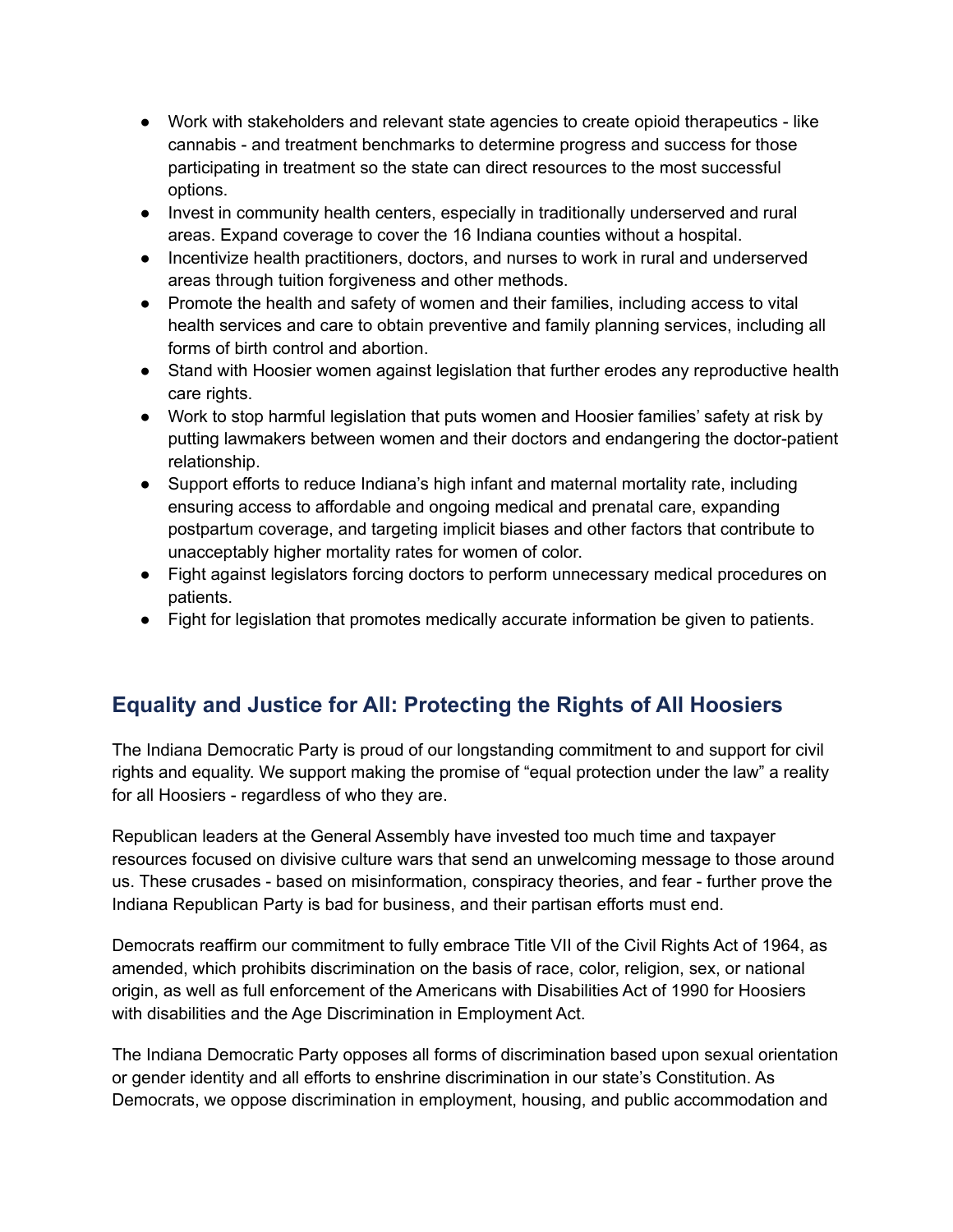we strongly support the adoption of a statewide policy barring discrimination against LGBTQ+ Hoosiers. To beat this effort, Democrats continue its call for the Indiana General Assembly to pass an all-inclusive hate crimes prevention legislation.

As Democrats, we believe that older workers are a vital part of the workforce and that prohibitions against age discrimination should be enforceable in the same manner and to the same extent as any other discrimination. We also continue to support legislation that would protect the freedom of all Hoosiers and create tougher penalties for those who infringe, criminally or otherwise, on those freedoms.

Democrats are concerned with accessibility issues for those with disabilities, including personal income limits and attaining and sustaining personal care when needed. We also believe that a state Family and Medical Leave Act should be ratified and that meaningful remedies be available when a person is subjected to discrimination and seeks redress under our state's civil rights statute. Further, Hoosiers should not be bound by their disabilities. Therefore, Democrats will advocate for a better environment for entrepreneurship and small business opportunities for Hoosiers with disabilities.

We believe those who wish to make a life for themselves and their families in Indiana should be afforded the opportunity to do so. Furthermore, it is unconscionable for any human being to be exploited or abused. Every Hoosier deserves to be treated with basic human decency and should be allowed to pursue the American Dream.

We believe that state and local governments, as well as the private sector, should create a truly diverse and inclusive economic infrastructure by making it a priority to buy goods and services from minority contractors.

Democrats are working to ensure that every Hoosier gets a fair shot to achieve the American Dream. For the sake of current and future generations, we feel it is our duty to put an end to any injustices that threaten that goal. In the Indiana Democratic Party, everyone has, and always will have, a voice.

#### **Election Reform and Redistricting**

To restore trust in government, the Indiana Democratic Party supports the right of every eligible Hoosier citizen to register to vote and cast a ballot without undue burden, fear, or intimidation.

As Hoosier Democrats, we:

- Oppose any politically-motivated efforts aimed at disenfranchising any voter of our state, including efforts to make it difficult for voters to obtain identification or restricting access to polling locations.
- Support expanded access to early voting through sufficient early voting sites across the state.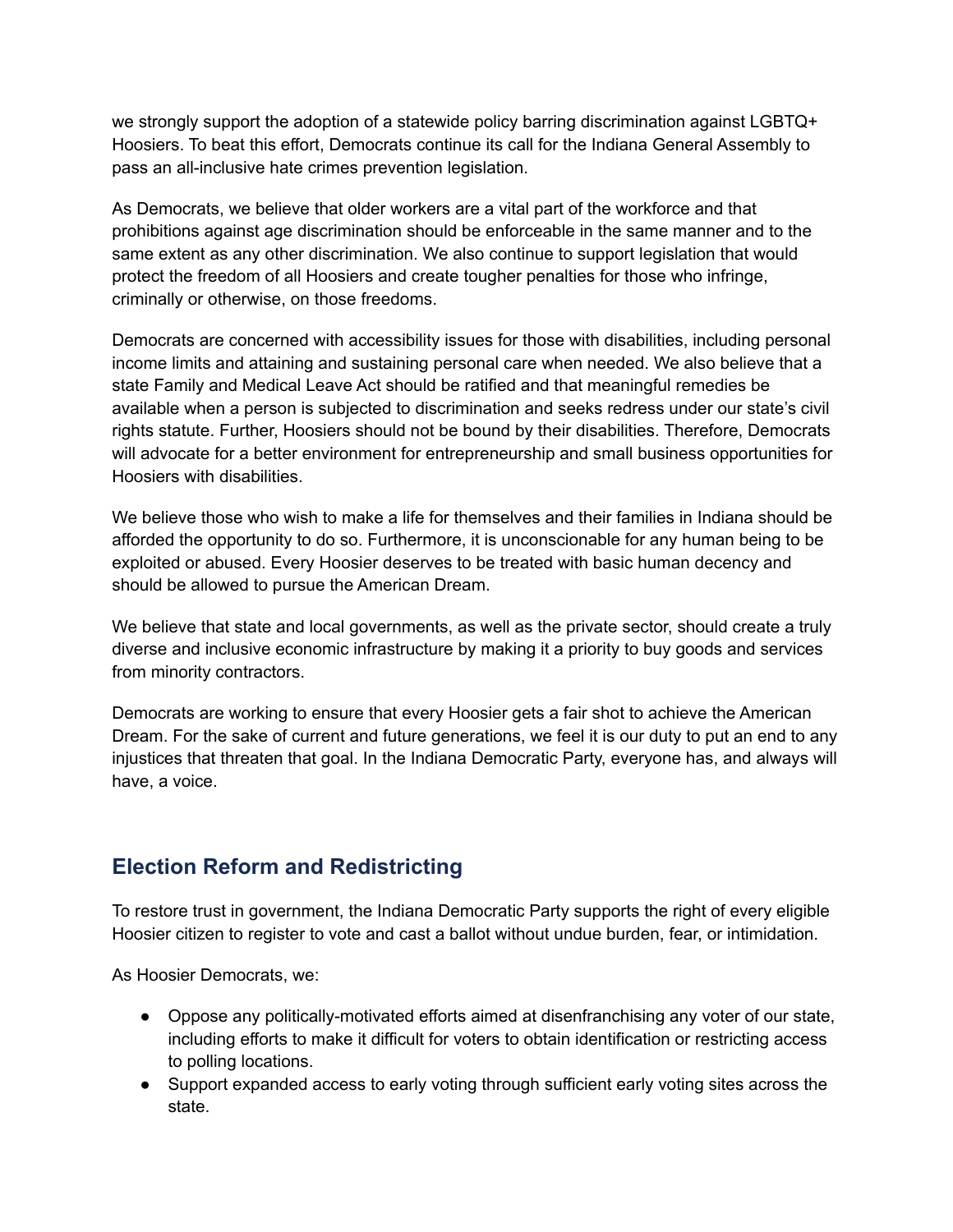- Extend the hours polls are open to 6am-9pm on Election Day since Indiana has some of the shortest Election Day voting hours in the nation.
- Automatically register all eligible US citizens with an Indiana driver's license unless they choose to opt out and allow for same-day voter registration.
- Support the opportunity to vote by mail for all Hoosier voters without requiring an excuse to do so.
- Support redistricting reform to maximize voter participation and end the practice of gerrymandering, where politicians choose their voters, instead of the other way around.
	- The Indiana General Assembly must immediately create an independent redistricting commission that will draw maps based on legitimate legal factors and exclude political considerations.
- Advocate for reforms to campaign finance laws that disrupt the ability for all Hoosiers to participate in the political process and allow undue influence from outside interests and those with the deepest pockets. It's time for dramatic changes in campaign finance laws to eliminate the extraordinary influence exercised by special interests and the wealthy.
- Embrace all efforts to improve civic literacy, promote registration and increase turnout by urging our candidates and officeholders to join the Indiana Civic Health Alliance.

#### **Securing the Future of Our Most Vulnerable**

Every Hoosier deserves a fair shot at success, economic security, and earning a good living. The Indiana Democratic Party has a long and proud tradition of championing policies that provide Hoosiers with a launching pad to achieve their full potential.

We know that children live better lives when their families are strong. This is exactly why Democrats supported and passed the American Rescue Plan and the Infrastructure Investment and Jobs Act - because these laws will deliver on that promise.

Democrats are committed to celebrating this better future we've created for families in all 92 counties. Whether it's employment, transportation, childcare, education, discrimination, or eldercare - Democrats are removing all potential obstacles that can prevent individuals from reaching their full potential in the workforce.

But our work does not stop there. The Indiana Democratic Party supports policies that will assist Hoosier families with these issues and provide opportunities to earn success. This means looking after our most vulnerable and creating policies to protect our children, including:

- Fully-funding the Department of Child Services (DCS) to achieve a meaningful decrease in child abuse and neglect and a significant reduction in deaths of abused and neglected children.
- Ensuring family case managers are properly trained and compensated and develop a tuition forgiveness program for college graduates who work for DCS.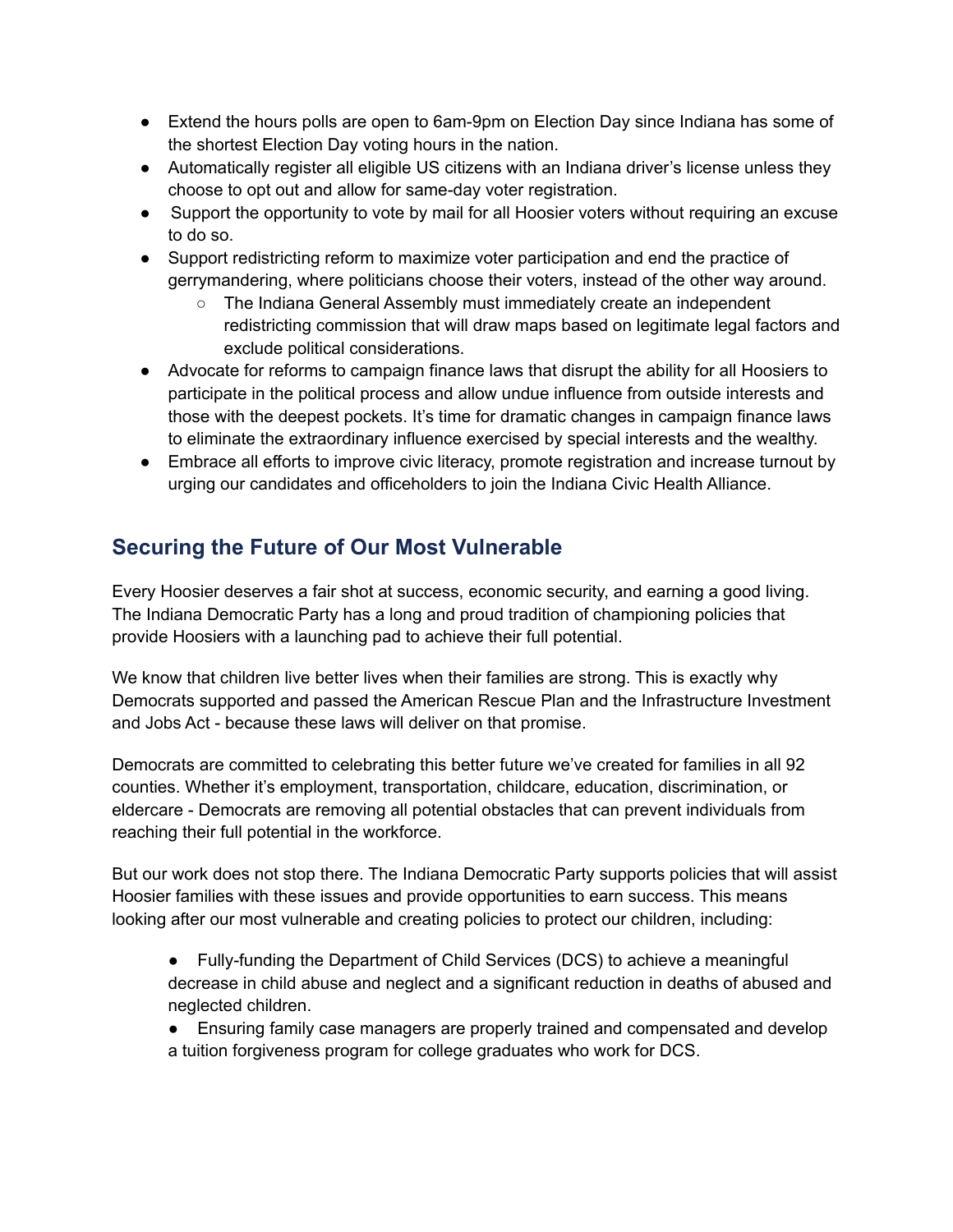Democrats have a moral obligation to take care of our nation's seniors, and after a lifetime of paying into these programs, we have a responsibility to ensure that both Medicare and Social Security are preserved for current and future retirees. We must ensure the state programs designed to help protect and support our Hoosier seniors are adequately funded.

The Indiana Democratic Party believes that vulnerable Hoosiers, including senior citizens and low-income families, must not be the victims of those who would take advantage of them through risky mortgages, loans, or identity and investment schemes. Hoosier families must be free from the fear of losing money to predatory lenders or dubious commercial enterprises. We should also recognize the importance of consumer protections by supporting efforts to bolster cybersecurity and fraud reduction.

As the Party that advocates for all Hoosiers, Democrats also understand that it's time to address one of the most crippling issues facing our families in all communities: addiction. Democrats stand for:

- Fully supporting adequate funding for substance abuse treatment and prevention services, including programs for prenatal substance abuse prevention and proven therapeutic opportunities - like cannabis.
- Fighting food insecurity and making it clear we are committed to a guarantee that, in the richest country in the world, no Hoosier should go hungry.

#### **Conserving Our Land, Promoting Energy Independence**

Indiana is the most chemically polluted state in the United States. This is simply unacceptable. We should be striving to protect and cherish our state's heritage and natural health now and in the future.

The Indiana Democratic Party believes in a strong, balanced approach to energy production and environmental stewardship and is keenly aware that our state's economy depends on healthy land. We believe a responsible and comprehensive energy policy should provide clean, affordable energy to Hoosier families and businesses while promoting domestic production and national security. We also must face the existential threat climate change poses to every element of our lives.

Luckily, Democrats have already begun this work. Thanks to The Jobs Act, more than \$100 million is being used to expand the state's electric vehicle (EV) charging network, making EV the future for Hoosier drivers. Further, about \$20 million will be used to help Indiana fight climate change the extreme weather Hoosiers have faced in recent years.

Hoosiers have a tremendous opportunity to contribute to the evolving energy economy. The production of renewable and alternative energy sources could create jobs and compete with conventional sources of power to drive down the cost of power, spur innovation, and preserve our land.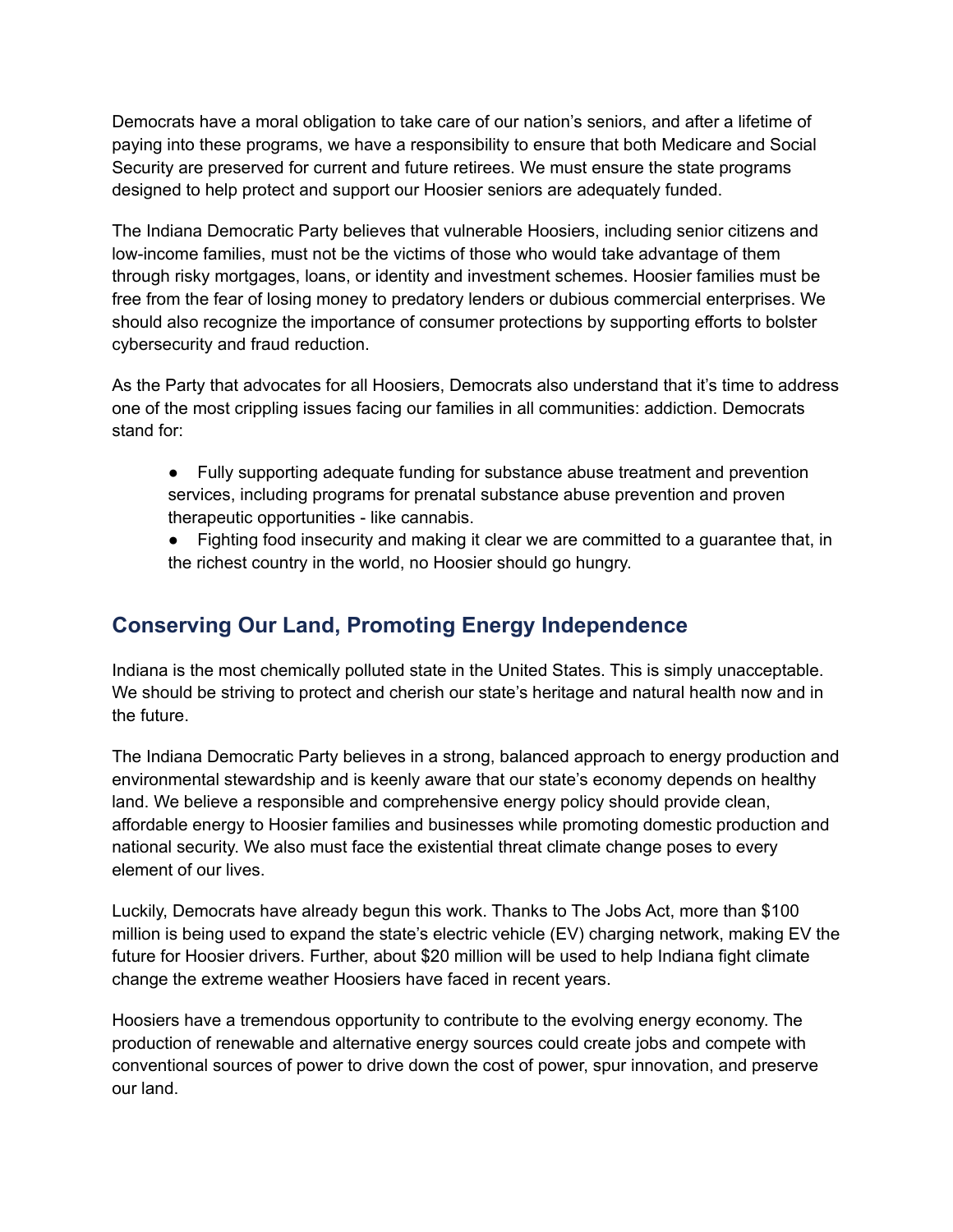We also recognize Hoosier communities and our economy are built on the foundation of our natural resources—from Lake Michigan and the Hoosier National Forest to our rivers and streams and fertile farmland.

The Indiana Democratic Party believes that we must:

- Modernize and retool our state's economy to replace the manufacturing jobs that have vanished from Indiana. We must utilize the skills of our workforce to attract "green" manufacturing and invest in renewable energies, both of which will sustain the environment and provide high-skilled, high-paying jobs.
- Renewables are the fastest-growing segment of electricity generation. Align subsidies and regulations to accelerate the transition from dirtier and more expensive fuels to cleaner, less costly alternatives. The transition to renewables can help reduce the cost of living for working Hoosiers.
- Target investment to communities disproportionately impacted by offshoring or environmental injustice.
- Partner with labor and union workers to protect and expand jobs by developing apprenticeship pipelines and funding for retraining. We owe it to workers and communities who powered generations of economic growth. We will not leave workers behind.
- Identify and reduce Indiana's carbon footprint.
- Protect our state forests from unnecessary lumber harvesting and regularly audit our state's natural resources for long-term environmental sustainability.
- Promote energy efficiency programming across the state by restoring programs such as the Energize Indiana program.
- Promote clean energy transition and decrease our dependence on foreign energy resources, which poses a serious threat to our economy and our national security, and protect vulnerable communities from the effects of pollution. Fluctuating gasoline and natural gas create economic insecurity and force Hoosier families to make difficult sacrifices. Renewable energy can provide safe, reliable, and affordable power for all Hoosiers. Significant commitment to distributed renewable energy will also support the economic health and resilience of our communities.
- Support measures that will ensure and protect our supply of clean water and encourage comprehensive water consumption and groundwater protection plans.
- Communities of color are more likely to live in neighborhoods with higher concentrations of air pollution. They are disproportionately impacted by violations of clean water and air standards. Strengthen environmental justice by increasing the enforcement of clean air/water quality standards and providing the Indiana Department of Environmental Management the resources they need to rehire the appropriate staff.
- Restore funding cuts to IDEM's hazardous waste management program, Office of Water Quality, and inject \$35 million to return IDEM to its funding level from a decade ago, adjusted for inflation.
- Promote programs that encourage waste reduction and recycling.
- Increase investment in sustainable farming, fishing, forestry research, and other best practices.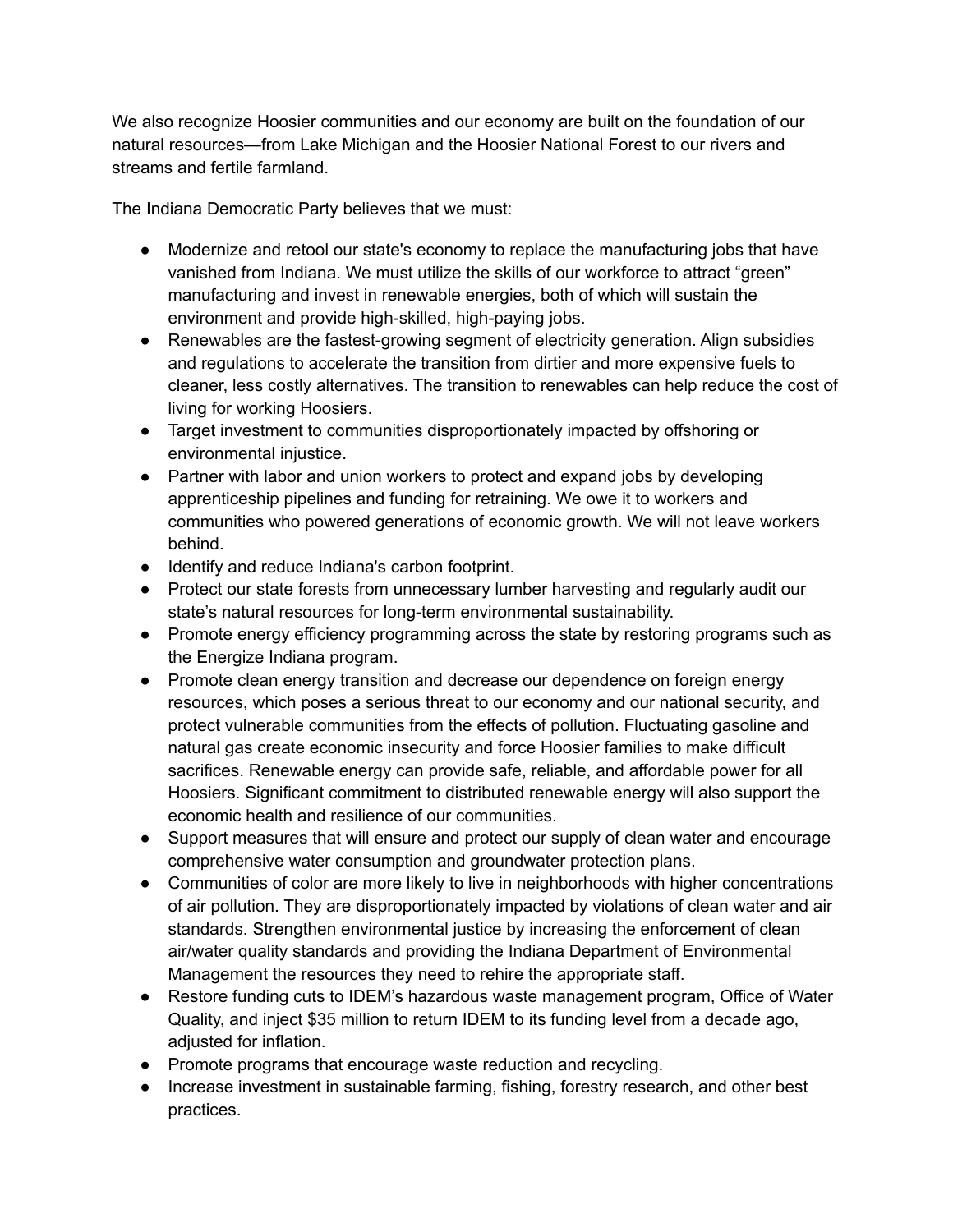● Become a leader in farmland preservation, air quality improvement, and economic growth.

### **A Comprehensive Approach to the Crossroads of America**

Indiana's infrastructure has been crumbling. From outdated bridges to dial-up internet, Indiana lacks a true foundation for faster and more efficient modes of transportation. Local communities struggle to maintain what they have - let alone thinking about how to improve or expand.

Luckily, Indiana Democrats joined President Biden and delivered transformational infrastructure investments through the Infrastructure Investment and Jobs Act. Because of this work, the state can reclaim its "Crossroads of America" reputation with extensive repairs to the state's roads and bridges. Indiana's public transportation systems will see a once-in-a-generation opportunity to update its infrastructure to fit a modern nation. Further, Indiana's water system will be overhauled so that all Hoosiers can enjoy safe and clean drinking water in their homes. Lastly, Democrats delivered more than \$350 million to expand broadband internet access across Indiana - thanks to The Jobs Act and the American Rescue Plan.

However, the work is never over and the Indiana Democratic Party strongly backs making significant and strategic investments in Indiana's infrastructure through the targeted use of federal and state dollars. Better transit options mean better access to good-paying jobs. Infrastructure investment is as critical to the Indiana economy as it is to Hoosier communities. In addition, we must:

- Develop a comprehensive approach that targets dollars to projects where investment leverages future growth, like expanded broadband internet access in rural communities or investment in water and wastewater infrastructure, where some communities still rely on wooden pipes.
- Ensure Hoosier taxpayers receive a fair share of federal transportation funding by maximizing available funding. Indiana currently receives 91% of its share of Highway Trust Fund contributions. We need to increase the rate of return on our tax dollars by leveraging federal funds so the State of Indiana and local governments have the infrastructure to support and attract businesses to Indiana.
- Study alternative methods to fund future infrastructure needs and move away from regressive funding mechanisms that place a higher burden on low-income and working Hoosiers.
- Attach stiff penalties to private sector partners that fail to uphold their end of any infrastructure deals or do not meet an agreed-upon timetable.
- Achieve our long-term infrastructure investment goals with an eye on Indiana's future, environmental sustainability, and the prosperity of our state for generations to come.

#### **Honoring Our Veterans**